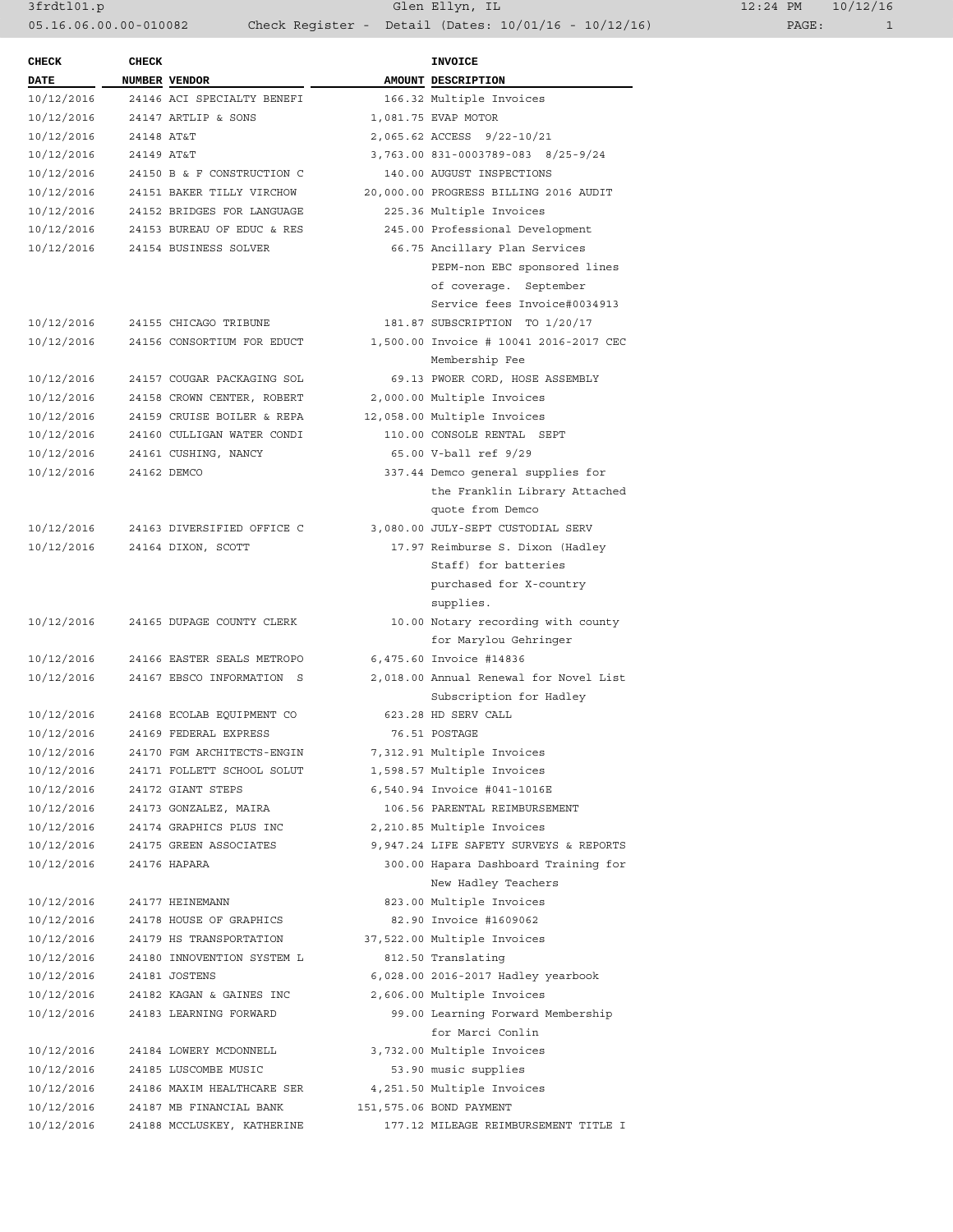3frdtl01.p Glen Ellyn, IL 12:24 PM 10/12/16 05.16.06.00.00-010082 Check Register - Detail (Dates: 10/01/16 - 10/12/16)

| <b>CHECK</b> | <b>CHECK</b>  |                            |                | <b>INVOICE</b>                                                |
|--------------|---------------|----------------------------|----------------|---------------------------------------------------------------|
| DATE         | NUMBER VENDOR |                            |                | AMOUNT DESCRIPTION                                            |
|              |               |                            |                | DIR CONF                                                      |
| 10/12/2016   |               | 24189 MENARDS              |                | 64.92 ASST SUPP                                               |
| 10/12/2016   |               | 24190 METRO PROFESSIONAL P |                | 4,373.82 Multiple Invoices                                    |
| 10/12/2016   |               | 24191 MIDAMERICAN ENERGY   |                | 40,169.26 Multiple Invoices                                   |
| 10/12/2016   |               | 24192 MIDWEST PRINCIPALS'  |                | 800.00 Professional Development-                              |
|              |               |                            |                | SCHWEIKHOFER                                                  |
| 10/12/2016   |               | 24193 MIDWEST TECHNOLOGY P |                | 193.15 C02 dragster wheels and axles                          |
|              |               |                            |                | Vendor Info Midwest                                           |
|              |               |                            |                | Technology Products Address:                                  |
|              |               |                            |                | PO Box 3717 Sioux City, IA                                    |
|              |               |                            |                | 51102 Phone (800) 831-5904                                    |
|              |               |                            |                | Fax (800) 285-7054 Email                                      |
|              |               |                            |                | orders@midwesttechnology.com                                  |
|              |               |                            |                | Online                                                        |
|              |               |                            |                | www.midwesttechnology.com                                     |
| 10/12/2016   |               | 24194 NASCO                |                | 527.28 Chair Bags/1st Grade Second                            |
|              |               |                            |                | Order                                                         |
| 10/12/2016   |               | 24195 NATIONWIDE           |                | 50.00 Notary bond for H. Stropes                              |
| 10/12/2016   |               | 24196 NCS PEARSON          |                | 1,520.40 CELF-5 kit GFTA-3 kit                                |
|              |               |                            |                | One-Word Receptive language                                   |
|              |               |                            |                | picture vocabulary test                                       |
| 10/12/2016   |               | 24197 NEUCO                | 1,497.50 FREON |                                                               |
| 10/12/2016   | 24198 NISE    |                            |                | 330.00 NISE conference attendees                              |
|              |               |                            |                | Tracy Guerrieri and Dina                                      |
|              |               |                            |                | Sbarra                                                        |
| 10/12/2016   |               | 24199 NORTHERN ILLINOIS GA |                | 1,115.79 Multiple Invoices                                    |
| 10/12/2016   |               | 24200 OFFICE DEPOT         |                | 188.27 Multiple Invoices                                      |
| 10/12/2016   |               | 24201 OLIVE GROVE LANDSCAP |                | 19,477.50 Multiple Invoices                                   |
| 10/12/2016   |               | 24202 ORKIN LLC            |                | 2,166.75 Multiple Invoices                                    |
| 10/12/2016   |               | 24203 PALOS SPORTS INC     |                | 523.25 pe general supplies                                    |
| 10/12/2016   | 24204 PCM     |                            |                | 7,940.22 Multiple Invoices                                    |
| 10/12/2016   |               | 24205 POSITIVE PROMOTIONS  |                | 387.14 Pencils for Hadley students                            |
|              |               |                            |                | for Red Ribbon Week                                           |
| 10/12/2016   |               | 24206 PROFESSIONAL PAVING  |                | 1,000.00 Multiple Invoices                                    |
| 10/12/2016   |               | 24207 QUINLAN & FABISH MUS |                | 830.00 Xylophone for FG AXLD35                                |
|              |               |                            |                | Proposal#9267536                                              |
|              |               |                            |                | Account#544699                                                |
| 10/12/2016   |               | 24208 READYREFRESH BY NEST |                | 176.71 HD BOTTLED WATER SEPT                                  |
| 10/12/2016   |               | 24209 ROONEY, ALAN         |                | 40.00 Soccer ref 9/27                                         |
| 10/12/2016   |               | 24210 ROSCOE CO            |                | 230.40 Multiple Invoices                                      |
| 10/12/2016   |               | 24211 SAM ASH              |                | 199.98 Replacement microphones for                            |
|              |               |                            |                | broken ones                                                   |
| 10/12/2016   |               | 24212 SCHOLASTIC MAGAZINES |                | 320.72 Multiple Invoices                                      |
| 10/12/2016   |               | 24213 SCHOOL SPECIALTY     |                | 1,255.13 Multiple Invoices                                    |
| 10/12/2016   |               | 24214 SIGN IDENTITY        |                | 92.00 REFLECTIVED SIGN                                        |
| 10/12/2016   |               | 24215 SKYWRITER T-SHIRTS   |                | 3,024.40 T-Shirts ordered with                                |
|              |               |                            |                | Wellness money                                                |
| 10/12/2016   |               | 24216 SLEVIN, JEAN         |                | 9,360.00 April 2016 Tuition for D41 Student                   |
| 10/12/2016   |               | 24217 SOUND INC            |                |                                                               |
|              |               |                            |                | 1,240.00 Multiple Invoices                                    |
| 10/12/2016   |               | 24218 SUNRISE TRANSPORTATI |                | 2,756.33 Transportation for 1 student<br>20 days, 8/1-26/2016 |
|              |               |                            |                |                                                               |
| 10/12/2016   |               | 24219 TERRACON             |                | 655.00 AUG SENIOR PROJ MANAGER                                |
| 10/12/2016   |               | 24220 THACKERY, JILL E     |                | 1,071.00 ORCHESTRA ASST SEPT                                  |
| 10/12/2016   |               | 24221 THE OMNI GROUP       |                | 64.50 403 B                                                   |
| 10/12/2016   |               | 24222 TYCO INTEGRATED SECU |                | 255.00 CSO SECURITY 10/1-12/31/16                             |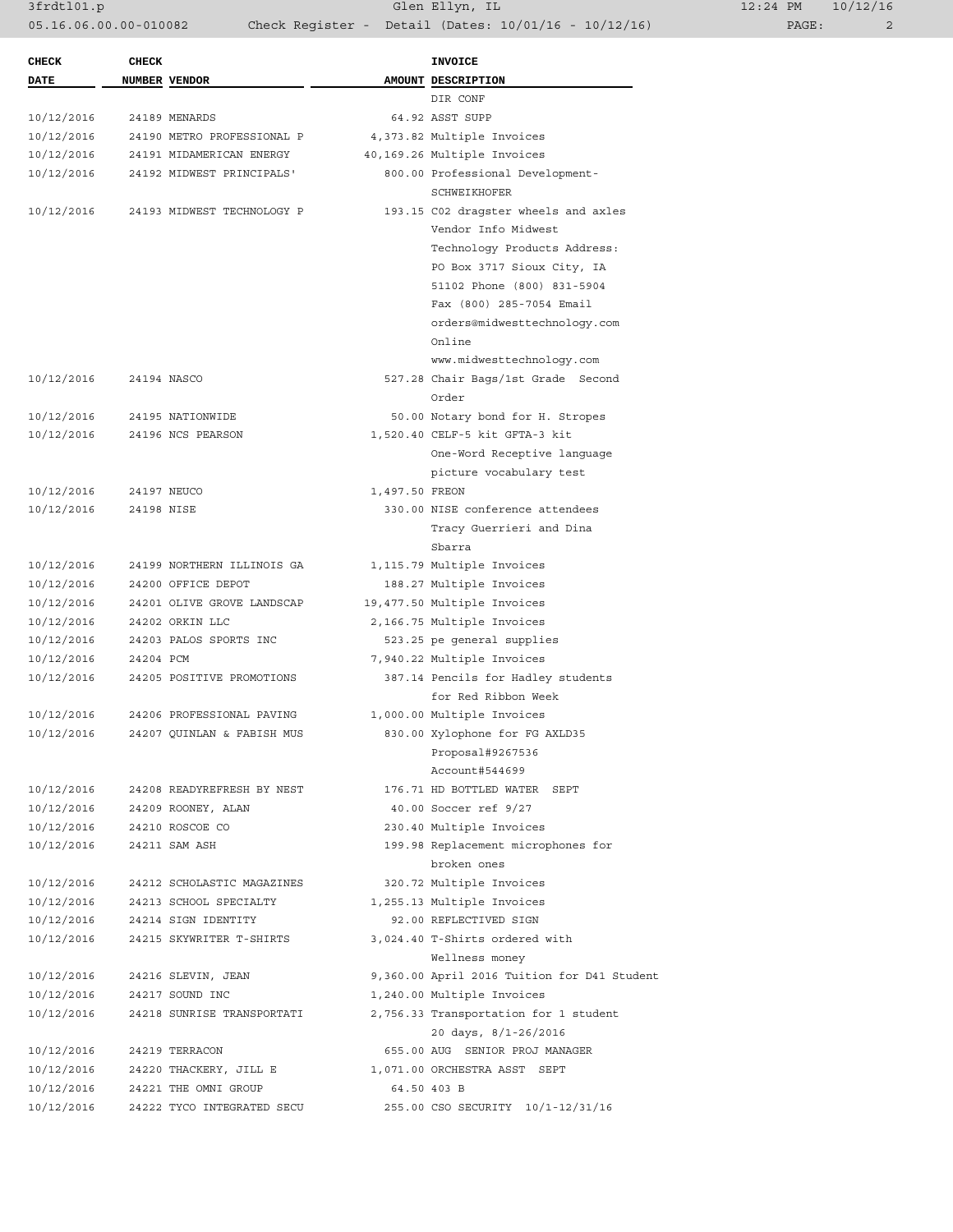| <b>CHECK</b>                  | <b>CHECK</b> |                                                       |                  | <b>INVOICE</b>               |  |  |
|-------------------------------|--------------|-------------------------------------------------------|------------------|------------------------------|--|--|
| <b>DATE</b>                   |              | NUMBER VENDOR                                         |                  | AMOUNT DESCRIPTION           |  |  |
|                               |              | 10/12/2016 24223 UCP/INFINITEC SOUTHW                 |                  | 70.00 10/3/2016 Professional |  |  |
|                               |              |                                                       |                  | Development Specail          |  |  |
|                               |              |                                                       |                  | Ed/Resource                  |  |  |
| 10/12/2016 24224 US BANK      |              |                                                       |                  | 225.00 SERIES 2004 BOND      |  |  |
|                               |              | 10/12/2016 24225 VANGUARD ENERGY SERV                 |                  | 164.10 GAS 9/1-9/30/16       |  |  |
|                               |              | 10/12/2016 24226 VERIZON WIRELESS                     |                  | 693.13 CELL PHONES 8/27-9/26 |  |  |
| 10/12/2016                    |              | 24227 VILLAGE OF GLEN ELLY 3,232.50 Multiple Invoices |                  |                              |  |  |
|                               |              | 10/12/2016 24228 VOLK, LAUREN                         |                  | 130.00 Multiple Invoices     |  |  |
|                               |              | 10/12/2016 24229 W.J. O'NEIL CHICAGO                  |                  | 1,446.85 AL SERV CALL        |  |  |
|                               |              | 10/12/2016 24230 WASSERMAN, DEBRA                     |                  | 14.00 Reimbursement to Deb   |  |  |
|                               |              |                                                       |                  | Wasserman (Hadley staff) for |  |  |
|                               |              |                                                       |                  | math                         |  |  |
|                               |              | 10/12/2016 24231 WASTE MANAGEMENT WES                 |                  | 3,065.19 OCT DISP            |  |  |
| 10/07/2016 201600145 REV TRAK |              |                                                       |                  | 1,627.22 REV TRAK            |  |  |
| 10/07/2016 201600146 TASC     |              |                                                       |                  | 442.98 HRA ADM FEE           |  |  |
| 10/11/2016 201600151 T H I S  |              |                                                       |                  | 7,513.77 THIS FUND OCTOBER   |  |  |
|                               |              | 10/11/2016 201600152 TEACHERS RETIREMENT              | 1,684.17 OCT TRS |                              |  |  |
|                               |              |                                                       |                  |                              |  |  |
|                               |              | Totals for checks                                     | 416,361.98       |                              |  |  |